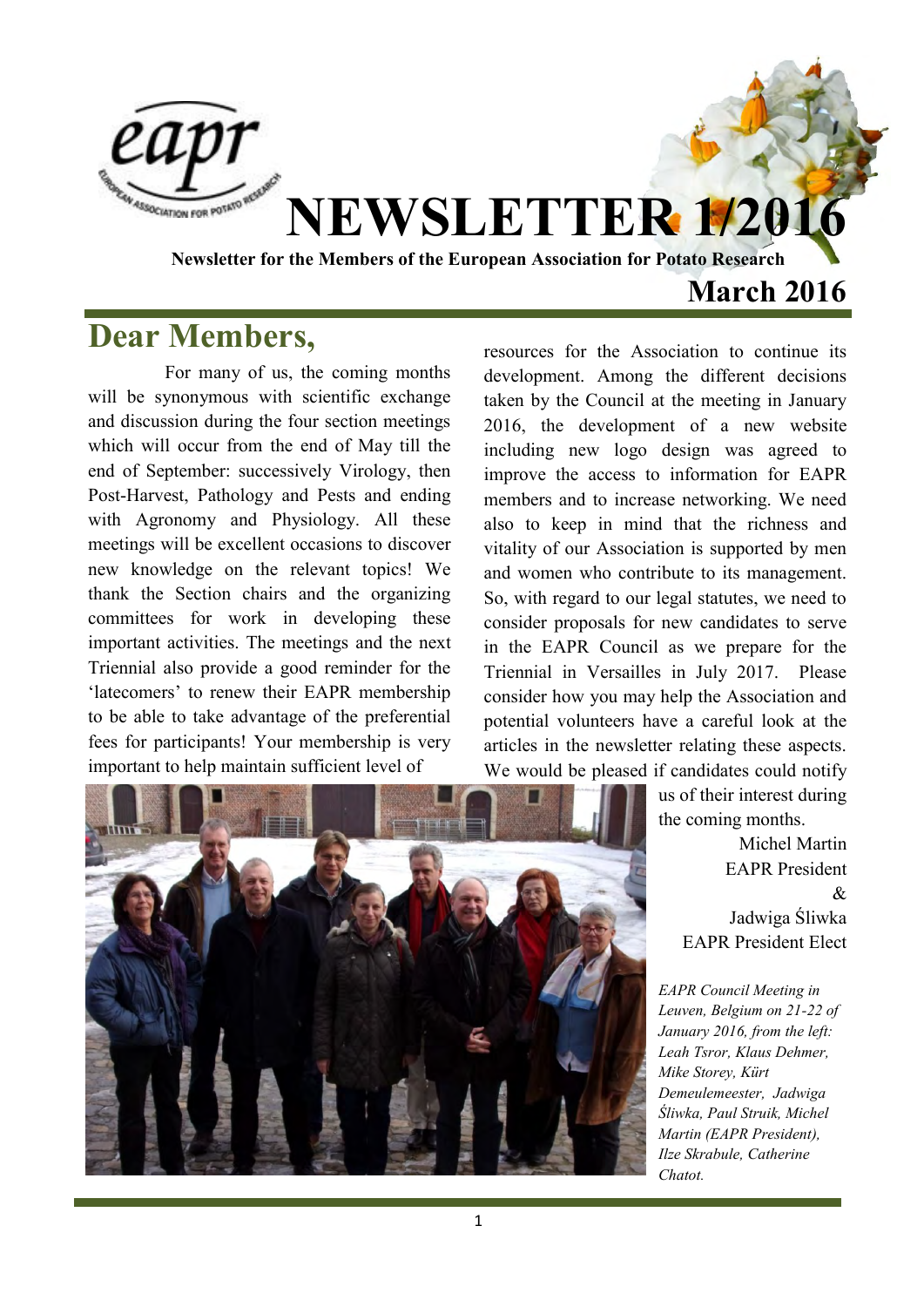## **A new website for 2017!**

 The discussion on the EAPR website was on the agenda of the last annual Council meeting in January 2016. The Council stated that the current website, which had been built in the 1990s, is no longer sufficient regarding current expectations and the logo, somewhat faded. It appears difficult to proceed with a simple update. Considering the good financial status of the Association, it was decided to build a new website via an external service provider. The principal objective is to improve the service for the members. The wish is to have a more attractive and a more user-friendly website, enabling also a better interactivity between the members. A second aspect of the website

## **Wanted: new EAPR councillors**

The article X of the EAPR Constitution and Bye-Laws specifies that: "The members of the Council shall be elected at the Ordinary General Meeting of the Association held during the Triennial Conference". On other point, except for vice president, "no other Councillor may serve for more than two consecutive terms of three years".

#### [http://www.eapr.net/wp](http://www.eapr.net/wp-content/uploads/2010/01/EAPR_constitution_byelaws.pdf)[content/uploads/2010/01/EAPR\\_constitution](http://www.eapr.net/wp-content/uploads/2010/01/EAPR_constitution_byelaws.pdf) [\\_byelaws.pdf](http://www.eapr.net/wp-content/uploads/2010/01/EAPR_constitution_byelaws.pdf)

Regarding these legal terms new councillors will be required to be elected at the coming

will be dedicated to online access to the archives of Potato Research, Euphytica and American Journal of Potato Research. The wish is also to use the website as a convenient depository for the different documents related to the Council in order to achieve an easy and efficient transmission of the management of the EAPR for the successive teams on the top of the Association. We would also welcome your feedback on what you, as members, would like to see in the website and take the opportunity to discuss this topic at the forthcoming section meetings. It is planned to officially launch this new website during the 20<sup>th</sup> Triennial Conference in Versailles.

> Michel Martin EAPR President

Triennial of Versailles in July 2017. So I invite members interested to participate in Council activities to declare their intention before the end of the year by sending a motivation letter complemented by a CV stating providing information on their experience and potato research activity. Please also take the opportunity of the forthcoming section meetings to exchange ideas with participating councillors and learn about the work being done within the council. We always need active and motivated members to contribute new innovative ideas and develop our dynamic Association!

Please send your letter and CV in to our Secretary Catherine Chatot  $(catherine.chatot@germicopa.fr)$ .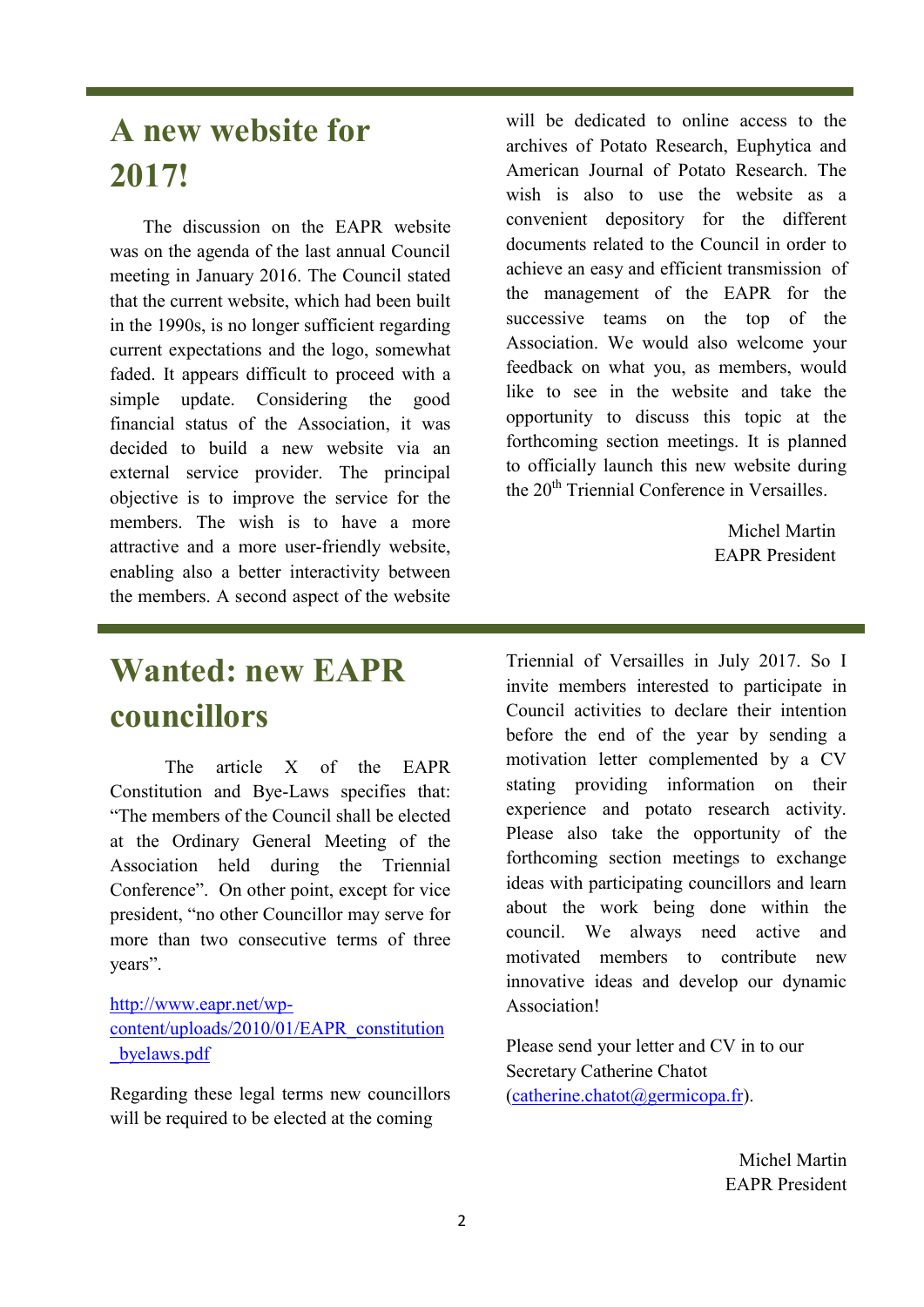## **Candidates for the 22nd Triennial Conference of the EAPR**

The location of the coming  $20<sup>th</sup>$  and 21<sup>st</sup> Triennial Conferences are already known: they will be held in France (Versailles) in 2017 and in Poland in 2020. The location of the  $22<sup>nd</sup>$  Triennial Conference of 2023 and concomitantly the President elect, in charge of its organization, will be chosen during our Ordinary General Meeting which will be held in Versailles on 10 July 2017 between the different proposed candidates. The Council hopes that several countries and organizations will be interested to host this conference which gives the real opportunity to personally meet all the main experts in potato science within one week. It is a huge amount of work but at the same time very satisfactory and very exciting regarding the numerous advances that will be presented during the conference. Please take advantage of the coming months to develop your thoughts on this action and submit your

application by the end of the year. The announcement of the proposals will be made next spring, as will be the proposed councillors.

Please declare your interest and provide your submission to the President Michel Martin  $(m.\text{martin@arvalisinstitutduvegetal.fr})$  by sending the following documents:

- Declaration of intention to organize the 22<sup>nd</sup> Triennial Conference of the EAPR including interest and expected place for the meeting,
- Composition of the provisional Organization Committee,
- Name of the proposed President elect for the EAPR, in charge of the organization of the  $22<sup>nd</sup>$  triennial conference,
- Curriculum Vitae of the proposed President elect specifying her/his implication in Potato science.

We are looking forward to your proposal!

Michel Martin EAPR President



## **Launch of the website for the 20th Triennial meeting**

At the end of January 2016, the website for the 20th Triennial Conference was launched in Paris, which will be held next year in Versailles on 9-14 July 2017: [www.eapr2017.com](http://www.eapr2017.com/)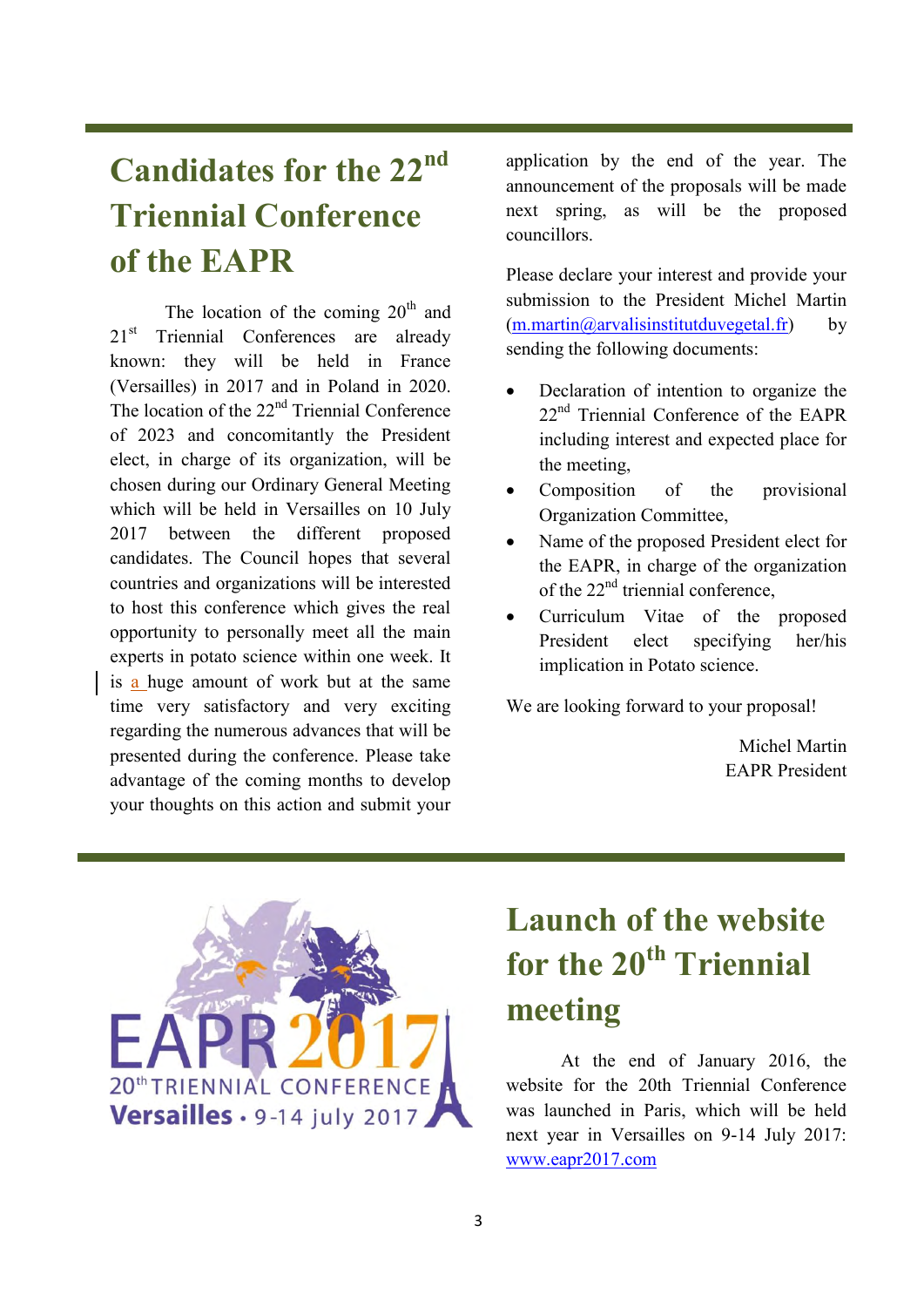The current version gives a good overview of what will be the frame of the conference regarding the scientific program "Potato facing global challenges" and the general schedule of the week including plenary and parallel sessions, workshops and scientific excursions. The information will be completed during the coming weeks. The launch of abstract submission is planned for mid-June, with practical information being already available and presented.

The agenda for the preparation of the conference is structured with the following key dates:

• Opening abstract submission: June 2016

- Opening registration and hotel reservation: June 2016
- Deadline for abstract submission: December 16, 2016
- Deadline for early bird registration: March 17, 2017
- Deadline for late registration: June 16, 2017

Please discover without delay these first elements on our  $20<sup>th</sup>$  triennial Conference with the link [www.eapr2017.com!](http://www.eapr2017.com/)

Michel Martin

EAPR President

# **CIP – EAPR Collaboration Plan**

#### **Summary**

In 2014, the collaboration between CIP and EAPR took a significant step forward as CIP became actively involved in the 19th EAPR Triennial Conference that took place in Brussels in July 2014. During the conference, a parallel session on CIP's research program was organized at the end of the conference. It drew more than 70 attendees. During this session, various opportunities for collaboration between CIP researchers and potato scientists and specialists from Europe and beyond were identified as presented in the report of the CIP/EAPR workshop "EAPR and CIP strengthen Collaboration to tap potatoes 'potential" published in Potato Research [(2014) 57: 367-369]. Follow-up meetings were organized by a working group in 2015 and 2016 to develop and strengthen the

collaboration between CIP and EAPR based on the opportunities of collaboration identified. This section summarizes the results of all these meetings on the potential collaboration topics and interaction mechanisms identified, complemented by an action plan for 2016.

- **1. Objectives**
- To organize the collaboration between CIP and EAPR and develop an action plan
- To define collaboration mechanisms and identify scientists as contact persons between CIP and EAPR
- **2. Topics identified for potential collaboration**

The topics identified consider the role of existing EAPR thematic sections and potential contact persons at CIP. The goal would be to have teams organized according to common interests for interaction and developing proposals to strengthen the collaboration between CIP and EAPR.

Topic 1. Agronomy and Physiology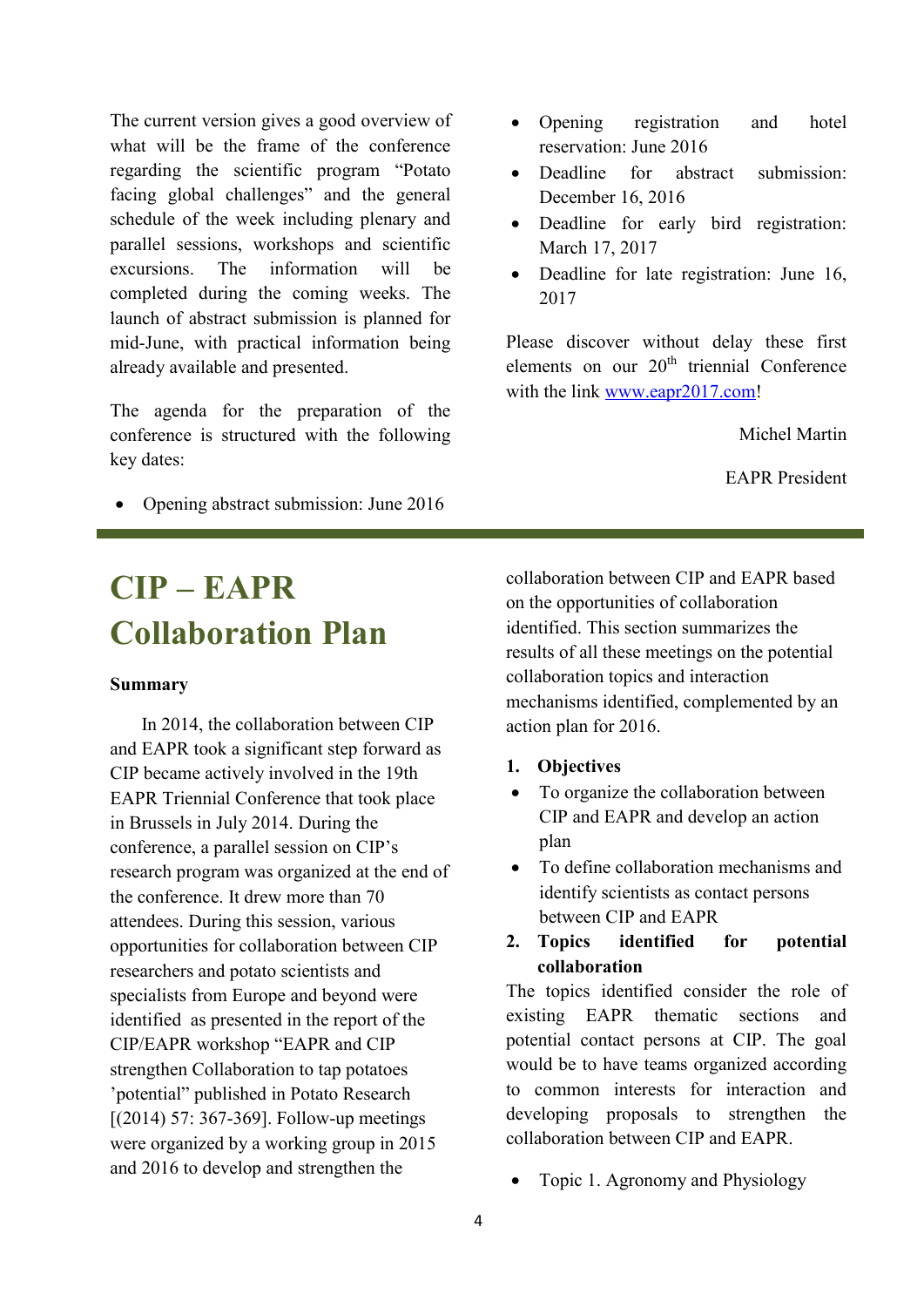- Topic 2. Potato viruses, diagnostics and resistance
- Topic 3. Bacteria, diagnostics and resistance (bacterial wilt: *Ralstonia*)
- Topic 4. Late blight resistance and molecular biology tools
- Topic 5. Genomic, breeding and variety development
- Topic 6. Storage, human nutrition and value chain
- Topic 7. Bio-control / bio-stimulant in potato
- Topic 8. Others (to be defined)
- **3. Promotion and organization of the interaction between CIP and EAPR Basic collaboration mechanisms identified:**
- Take advantage of the 2016 EAPR section meetings and CIP scientific meetings
- Share information to inform timely CIP members on the organization of the 2016 EAPR section's meetings and EAPR members on the organization of the CIP 2016 meetings
- Coordinate CIP participation to the 20th Triennial EAPR Conference to be held in Versailles, France, July 9-14, 2017.
- Joint PhD or Msc. programs between Universities linked to EAPR and CIP.
- Elaborate an annual action plan to stimulate collaborative actions.
- **4. Action plan for 2016**

This action plan will be organized around 5 working packages covering the CIP/EAPR collaborators list, the publication of CIP/EAPR collaboration plan, the preparation of a communication plan between CIP and EAPR, the justification of the Biocontrol/Biostimulant research topic to become a specific EAPR working group and the identification and preparation of new collaborative projects with potential funding.

**The detailed Collaboration Plan between EAPR and CIP will be made available to EAPR and CIP members as of beginning of April 2016 on both EAPR and CIP websites**.

Jean-Pierre Goffart

|                             |                                                                                   |                                                             |                                              |                                                                        | $\bullet$                                                             |
|-----------------------------|-----------------------------------------------------------------------------------|-------------------------------------------------------------|----------------------------------------------|------------------------------------------------------------------------|-----------------------------------------------------------------------|
|                             | <b>VIROLOGY</b>                                                                   | <b>POST HARVEST</b>                                         | <b>PATHOLOGY &amp;</b><br><b>PESTS</b>       | <b>AGRONOMY &amp;</b><br><b>PHYSIOLOGY</b>                             | <b>BREEDING &amp;</b><br><b>VARIETAL</b><br><b>ASSESSMENT</b>         |
| chairperson(s)<br>2014-2017 | Adrian Fox                                                                        | Glyn Harper &<br>Tjaart Hofman                              | Leah Tsror                                   | Jean-Pierre Goffart                                                    | Sylvie Marhadour<br>(since 2015)                                      |
| next section<br>meeting     | 31 May - 3 June 2016                                                              | 29-30 June 2016                                             | 7-11 August 2016                             | 26-29 September<br>2016                                                | November 2018                                                         |
| location                    | Ljubljana/<br>Slovenia                                                            | Wageningen/<br>The Netherlands                              | Dundee/<br>Scotland                          | Riga/<br>Latvia                                                        | Hamburg/Hannov<br>er/Rostock<br>Germany                               |
| organizer(s)                | Maja Ravnikar<br>Maja.Ravnikar@nib.si<br>Marusa Pompe Novak<br>marusa.pompe.novak | Tjaart Hofman<br>hofman@certiseur<br>ope.com<br>Glyn Harper | lan Toth<br>lan.Toth@hutton.ac<br><u>.uk</u> | Ilze Dimante<br>ilze.dimante@priekuli<br>selekcija.lv<br>Ilze Skrabule | Vanessa Prigge<br>vanessa.prigge@<br><u>saka-</u><br>pflanzenzucht.de |

### **EAPR Sections / chairpersons and next meetings**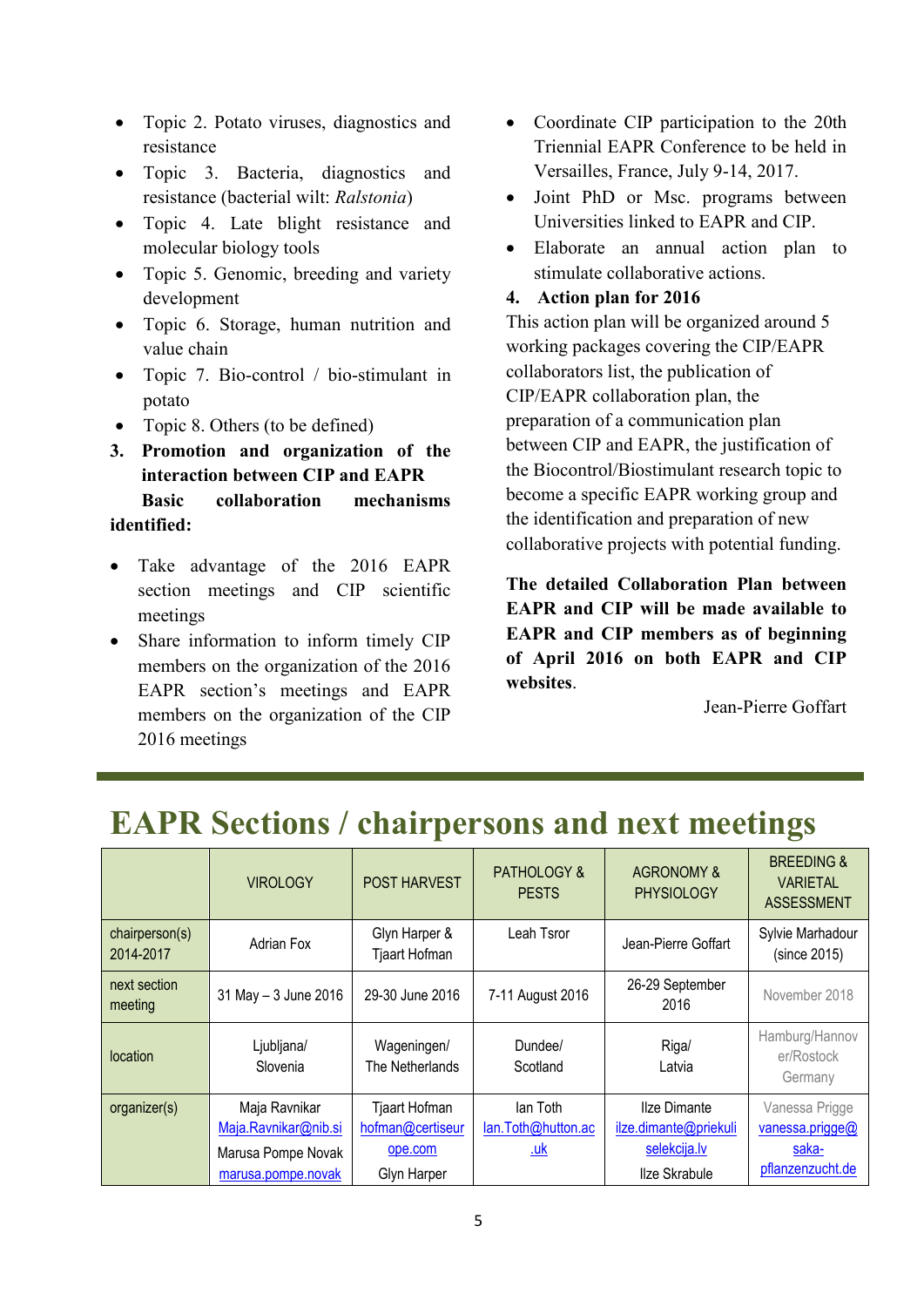|                                               | @nib.si                                                  | glyn.harper@pota<br>to.ahdb.org.uk                                   |                                                                                            | ilze.skrabule@priekuli<br>selekcija.lv                       | Klaus J. Dehmer<br>dehmer@ipk-<br>gatersleben.de |
|-----------------------------------------------|----------------------------------------------------------|----------------------------------------------------------------------|--------------------------------------------------------------------------------------------|--------------------------------------------------------------|--------------------------------------------------|
| website                                       | www.eapr2016.si                                          | www.eapr-<br>postharvest.eu                                          | www.eaprpathology<br>2016.eu                                                               | www.eapr2016agrphy<br>s.eu                                   |                                                  |
| abstracts by                                  | 15 March 2016                                            | 30 April 2016                                                        | 21 June 2016                                                                               | 1 May 2016                                                   |                                                  |
| student support<br>application by             | 31 January 2016                                          | 31 March 2016                                                        | 7 April 2016                                                                               | 1 April 2016                                                 |                                                  |
| registration by<br>(early<br>/standard)       | 15 March/15 May<br>2016 (late: after 16<br>May 2016)     | 1 April/15 June<br>2016                                              | 7 June/21 June<br>2016                                                                     | 30 June/20<br>September 2016                                 |                                                  |
| registration costs<br>(EAPR/EAPR<br>students) | 310/370/430 €<br>250/310/370 €<br>(non-EAPR: $+60 \in$ ) | 300/360 €<br>150/200€<br>(non-EAPR:<br>+70/+60 €<br>except students) | 320/390 GBP<br>260/330 GBP<br>$non-EAPR: +60$<br>GBP,<br>early bird students<br>$+50$ GBP) | 380/470€<br>300/350€<br>(non-EAPR: +90 €<br>except students) |                                                  |

Klaus J. Dehmer Councillor in charge of the relations with the Sections

The reports from the students that received financial support from EAPR to participate in the BREEDING & VARIETAL ASSESSMENT section meeting in Vico Equense (November 2015) will be published soon at the section's website.

# **EAPR Post Harvest Section meeting June 29 – 30, 2016 Wageningen, Netherlands**

**Registration and abstract submission is now open for the**  **forthcoming Post Harvest Section meeting at [www.eapr-postharvest.eu.](http://www.eapr-postharvest.eu/)**

**Conference location:**Hof van Wageningen, Wageningen, Netherlands

Contributions can be made on all aspects of post-harvest. A plenary lecture will be given by a potato industry leader on current and future post-harvest issues and the need for innovation and further research.

Some of the questions and challenges that may be addressed at the meeting include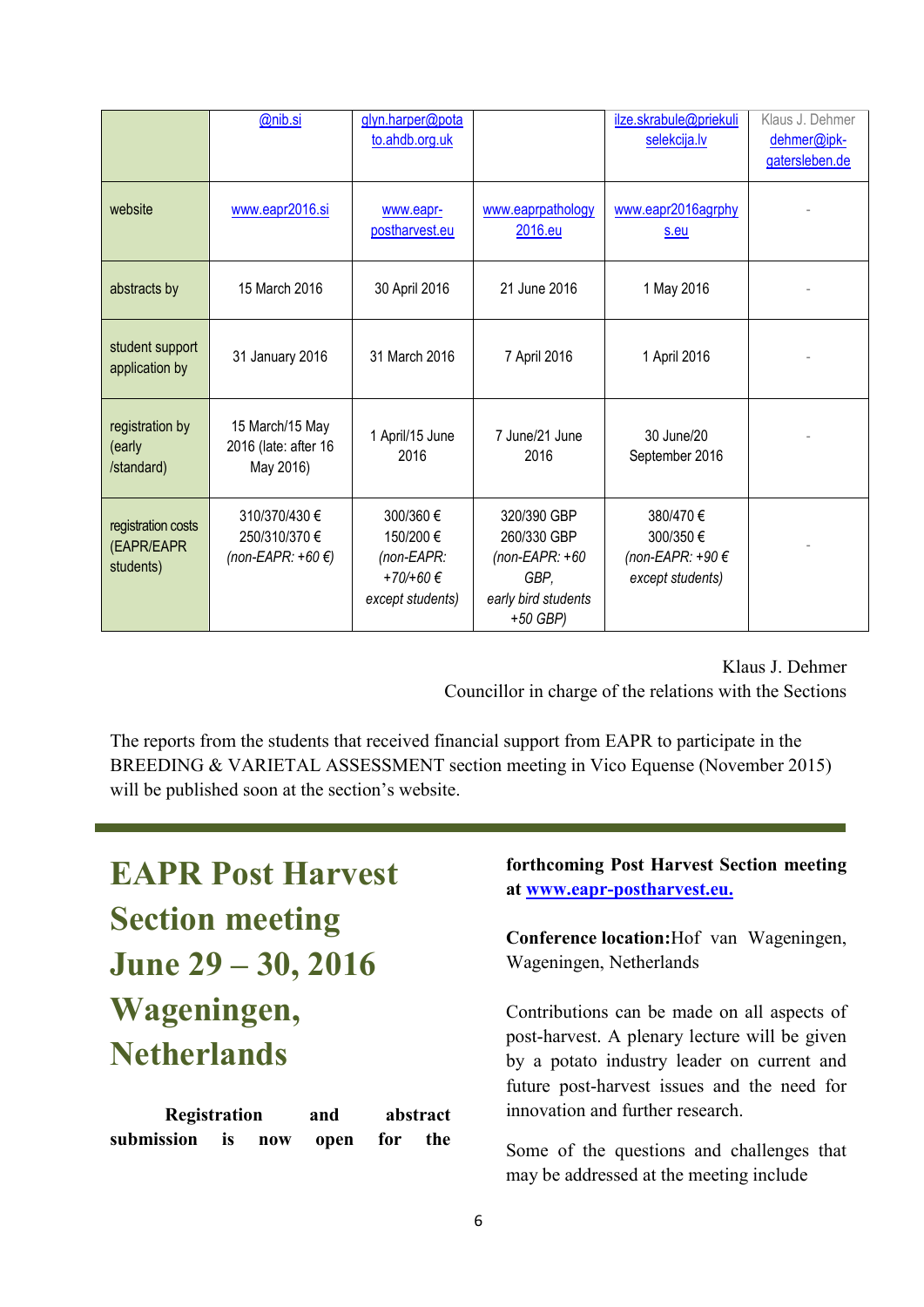- What are the possible future market demands for fresh market potatoes? For example food safety, chemical residues, quality parameters and factors affecting shelf-life. What can be achieved by changing storage practices?
- What are the future needs of the potato processor.
- The control of storage diseases for marketability and to address trade barriers.
- New developments in potato sprout control.
- Changes in physiology of the potato from yield to usage.
- What advances in storage and supply chain practice and technology will help businesses become more sustainable?
- How to improve the economics of the industry, for example how to reduce waste and losses?

We look forward to seeing you there,

Organizing committee: Glyn Harper and Tjaart Hofman



**Pathology & Pests Section Meeting 2016 7th - 11th August 2016 Apex City Quay Hotel & Spa, Dundee, Scotland**

**REGISTRATION IS NOW OPEN - EARLY BIRD REGISTRATION UNTIL 7TH JUNE 2016**

On behalf of the organising committee of the EAPR Pathology and Pests section meeting, I wish to take this opportunity to warmly welcome you to Dundee, Scotland in August 2016. We have been working hard to make this a great scientific meeting with lots of chances to see Scotland in its full glory.

The conference venue and hotels are located in the centre of town, giving you the chance to visit the city and enjoy all that it has to offer. We have also ensured that the meeting coincides with Potatoes in Practice (PiP), the largest potato field event in the UK which is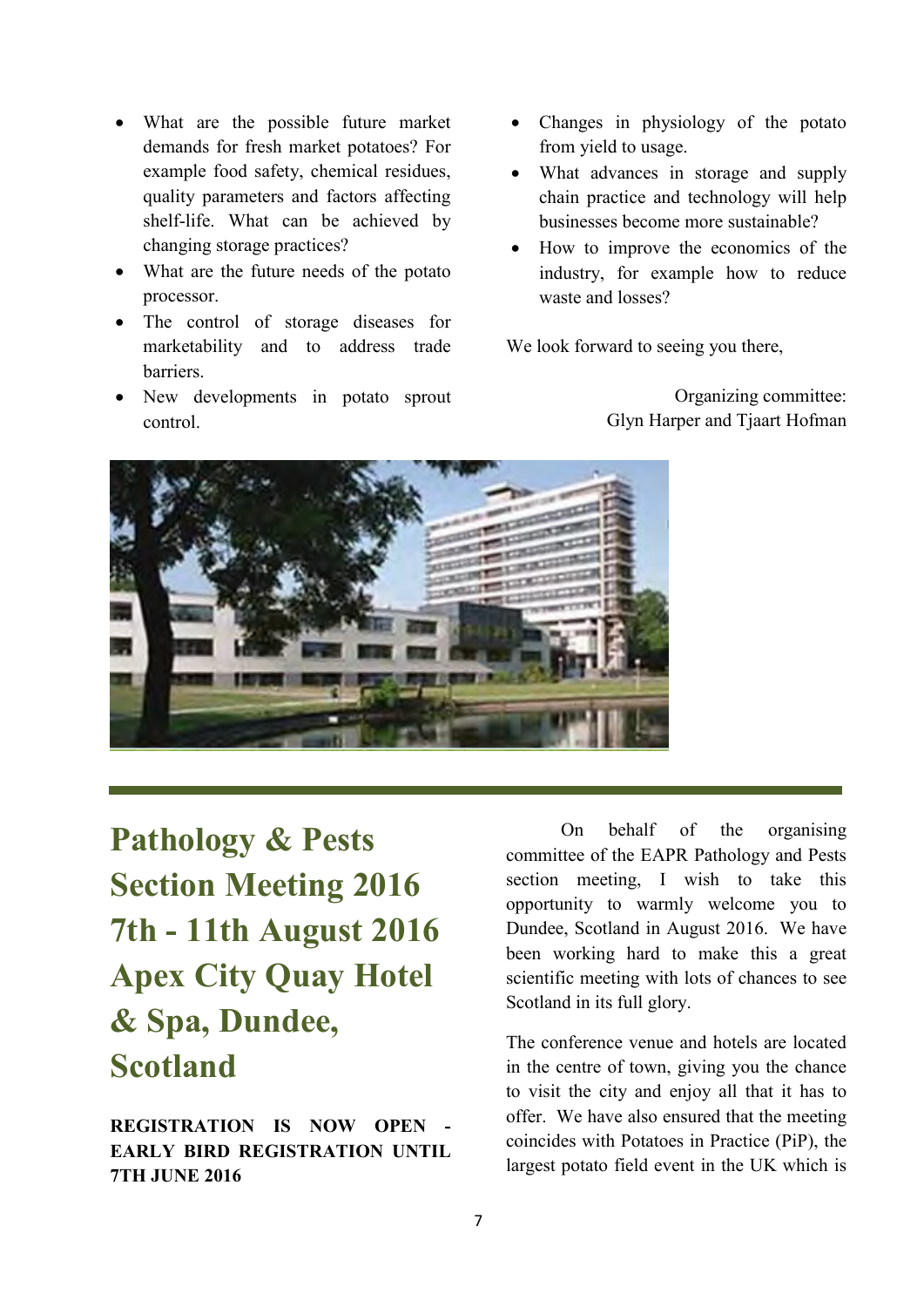held every year, right here on our doorstep and attracts visitors from around the world. We hope you will enjoy attending PiP as part of our meeting.

We welcome both scientists and members of the potato industry to attend the meeting and on Wednesday 10th August we will have a special day rate for industry members and we will select abstracts that we believe will be of most interest to a mixed science / industry audience.

Pests and pathogens remain a major constraint to food security in a world where potato is rising in importance as a major food crop. We look forward to catching up with all the latest research and engaging industry representatives at our event to share firsthand the advances in this exciting area.

Our invited speakers will describe some of the main potato pest and pathogen threats on each of five different continents (Africa, Asia, Australasia, North America and South America) to add context to our research in Europe and how it aligns with that of other nations worldwide.

Please take the opportunity to visit the web site to find out about our venue accommodation and travel etc. and don't forget to register and send us your abstract. If you have any questions please email us through the 'Contact' button.

> Ian Toth Organizer

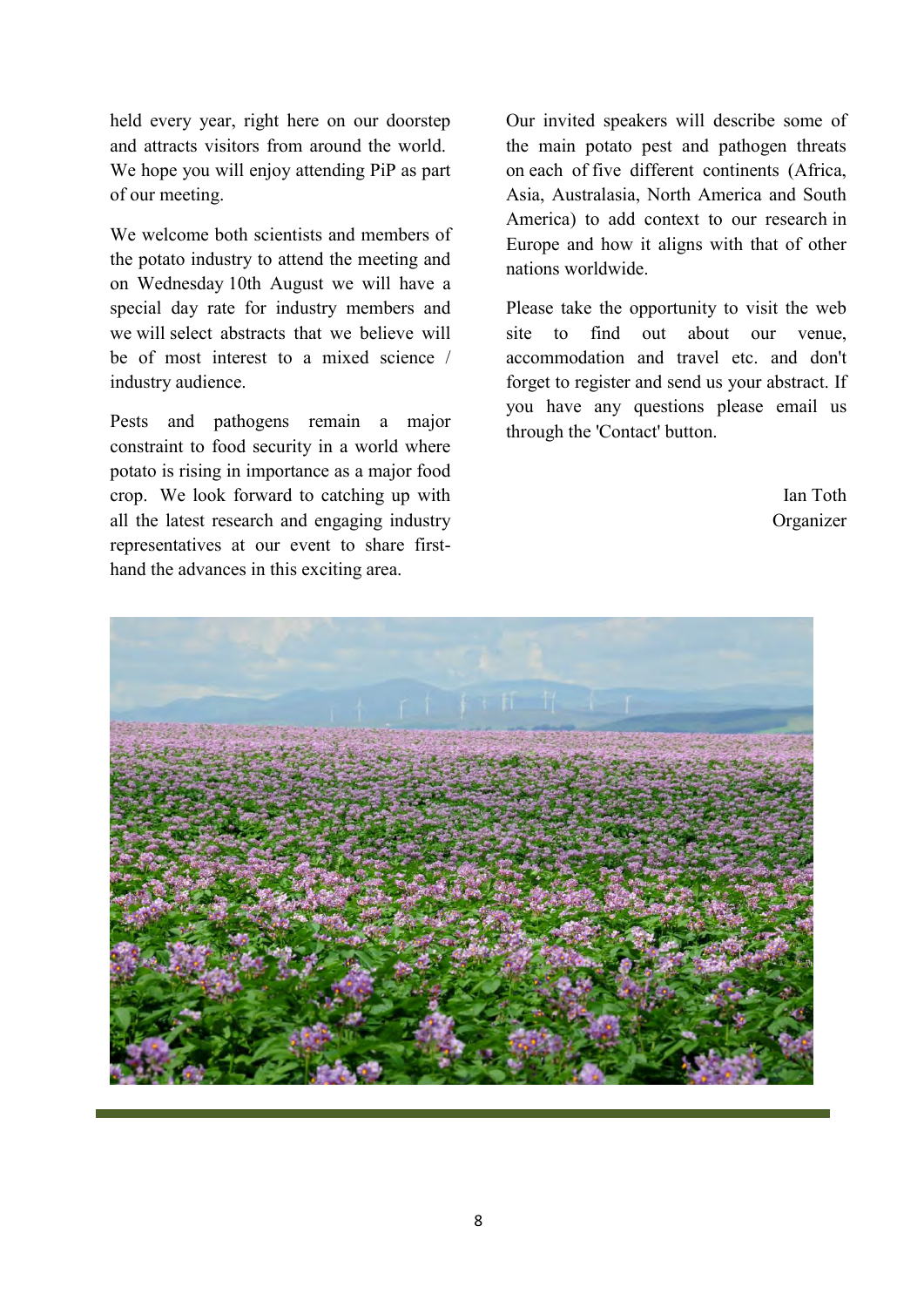# **3 rd Meeting of the EAPR Section of Agronomy and Physiology**

We are pleased to invite you to the 3<sup>rd</sup> Meeting of the Section of Agronomy and Physiology of EAPR which will be held in the heart of the Baltics – **Riga, Latvia on September 26th -29th , 2016 at Islande Hotel.**

Sustainable potato production will be spotlighted during the meeting. However, all aspects of potato agronomy and physiology will be covered, especially such themes as organic and sustainable potato production, plant nutrition supply and irrigation, precision agriculture in potato production, tuber quality and nutritional compounds, plant physiology, seed potato production, socio-economic aspects of potato production.

Focus on information and development of the collaboration of EAPR with colleagues of CIP (International Potato Center, Lima, Peru) will be part of the meeting program as well.

Support for PhD students is available; deadline for application submission is April 1 st, 2016.

Please note, that submission deadline for participant abstracts is May  $1<sup>st</sup>$ , 2016.

More information at website: <http://eapr2016agrphys.eu/>

Looking forward to welcome you in Riga!

Section chairman: Dr. ir. Jean-Pierre Goffart (Belgium)

Organizers: Ilze Dimante and Ilze Skrabule (AREI, Latvia)



*Old Riga roofs and Daugava river, photo by IP albums*